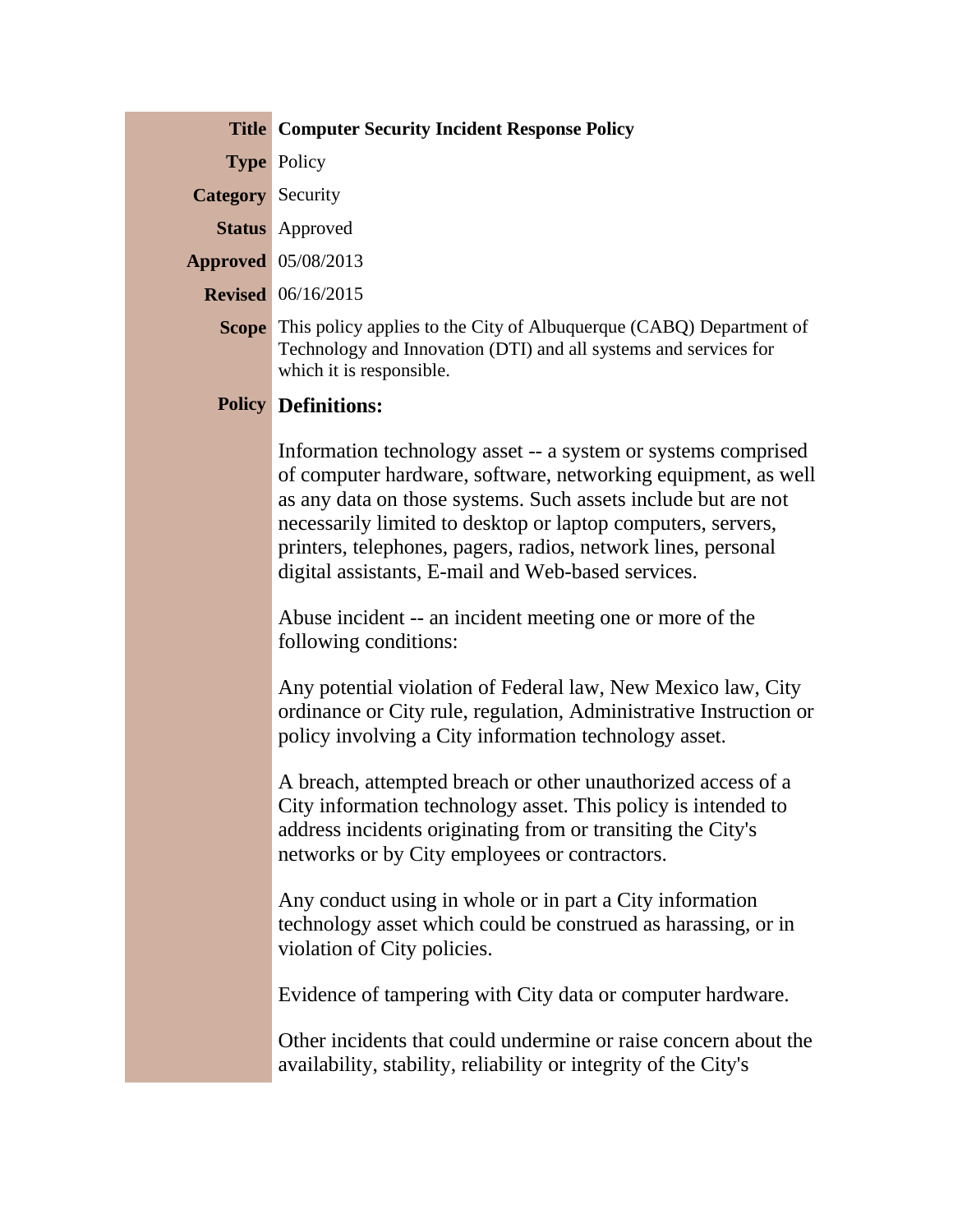information technology infrastructure.

## **Critical Incident Response Team**

**Incident Manager** -- a City management-level Department staff member assigned by the CIO or designee. Assumes responsibility for and coordinates the investigation and resolution of an abuse incident. Responsible for maintaining custody of affected departmental information technology assets. Coordinates, as required, with Employee Relations, EAP, Legal, law enforcement or other agencies. Reports actions and findings to the Department Director.

**Information Security Manager** -- a management-level professional or technical staff member assigned by the Chief Information Officer. Performs initial assessment of an abuse incident and determines whether the incident warrants a formal response. Responsible for maintaining custody of affected centrally-managed information technology assets. Coordinates the provision of technical assistance to the Incident Manager. Coordinates the work of assigned Specialists. Reports actions and findings to the Chief Information Officer or designee.

**Specialist** -- A technical staff member (e.g., systems administrator, network engineer, or personal computer support technician) assigned by the Chief Information Officer to assist in the investigation and resolution of an abuse incident. Provides technical assistance to the Incident Manager as coordinated by the Information Security Manager. Reports actions and findings to the Information Security Manager.

**An** *incident* is any event that threatens the security, confidentiality, integrity, or availability of CABQ information assets (electronic or paper), information systems, and/or the networks that deliver the information. Any violation of computer security policies, acceptable use policies, or standard computer security practices is an incident. Incidents may include but are not limited to:

- Unauthorized entry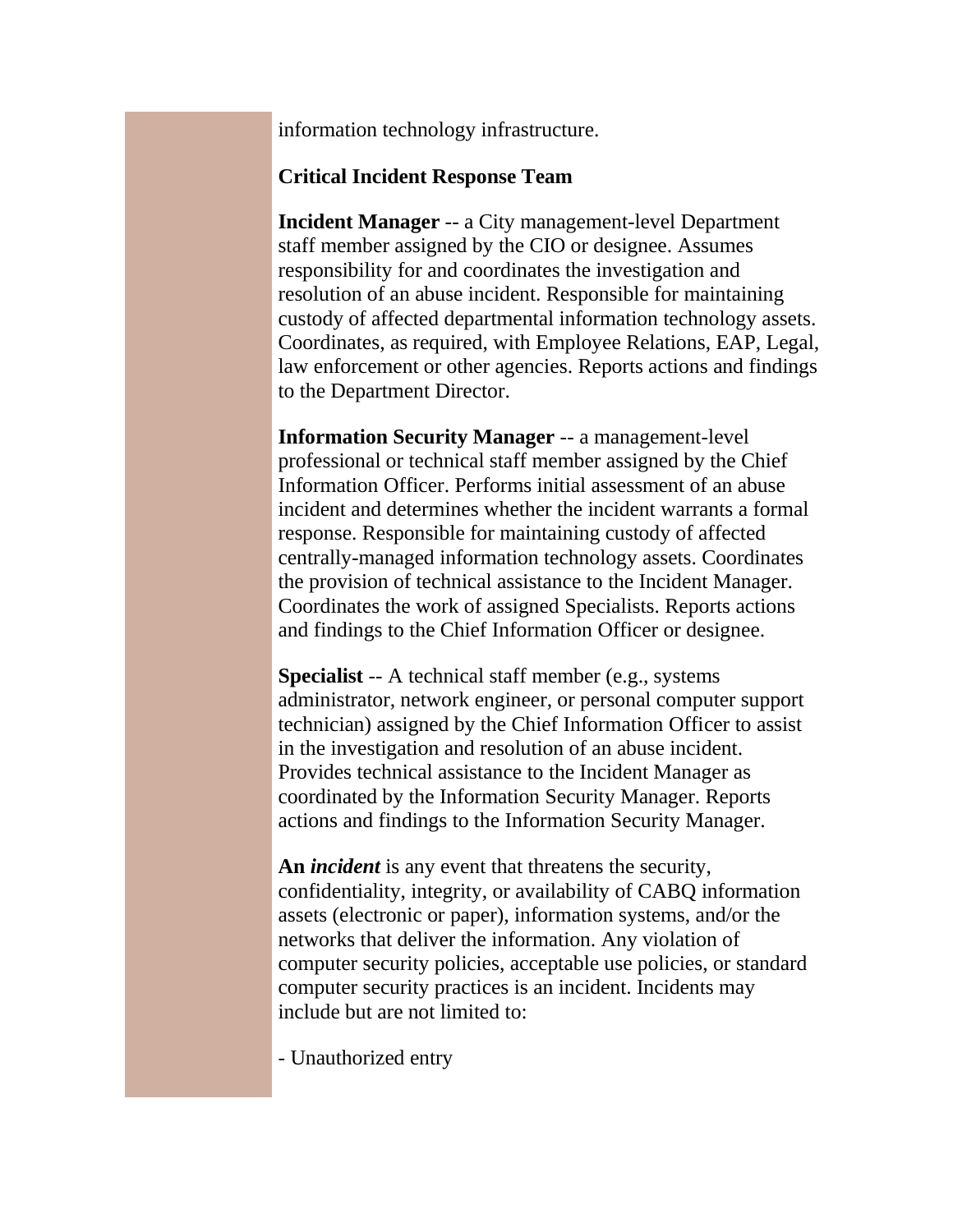- Security breach or potential security breach
- Unauthorized scan or probe
- Denial of service
- Malicious code or virus
- Other violations of the CABQ IT Policies and Standards
- Networking system failure (widespread)
- Application or database failure (widespread)
- Others as defined by critical incident response team

Incidents such as those listed above vary in their impact on CABQ and in the degree of risk and vulnerability they pose.

Incidents may be identified through a variety of means, such as reports from staff, alerts from intrusion-detection, intrusionprevention, and file-integrity monitoring systems.

**A** *security breach* is the unauthorized acquisition or access of computerized data that compromises the security, confidentiality or integrity of personal information. Security breach does not include good faith but unauthorized acquisition or access of personal information by an employee for a legitimate business purpose.

For the purpose of this policy, *personal information* means an individual's first name or first initial and last name in combination with any one or more of the following data elements when either the name or the data elements are not encrypted or redacted or protected by another method that renders them unreadable or unusable by unauthorized persons:

- social security number;

- motor vehicle operator's license number or non-driver identification card;